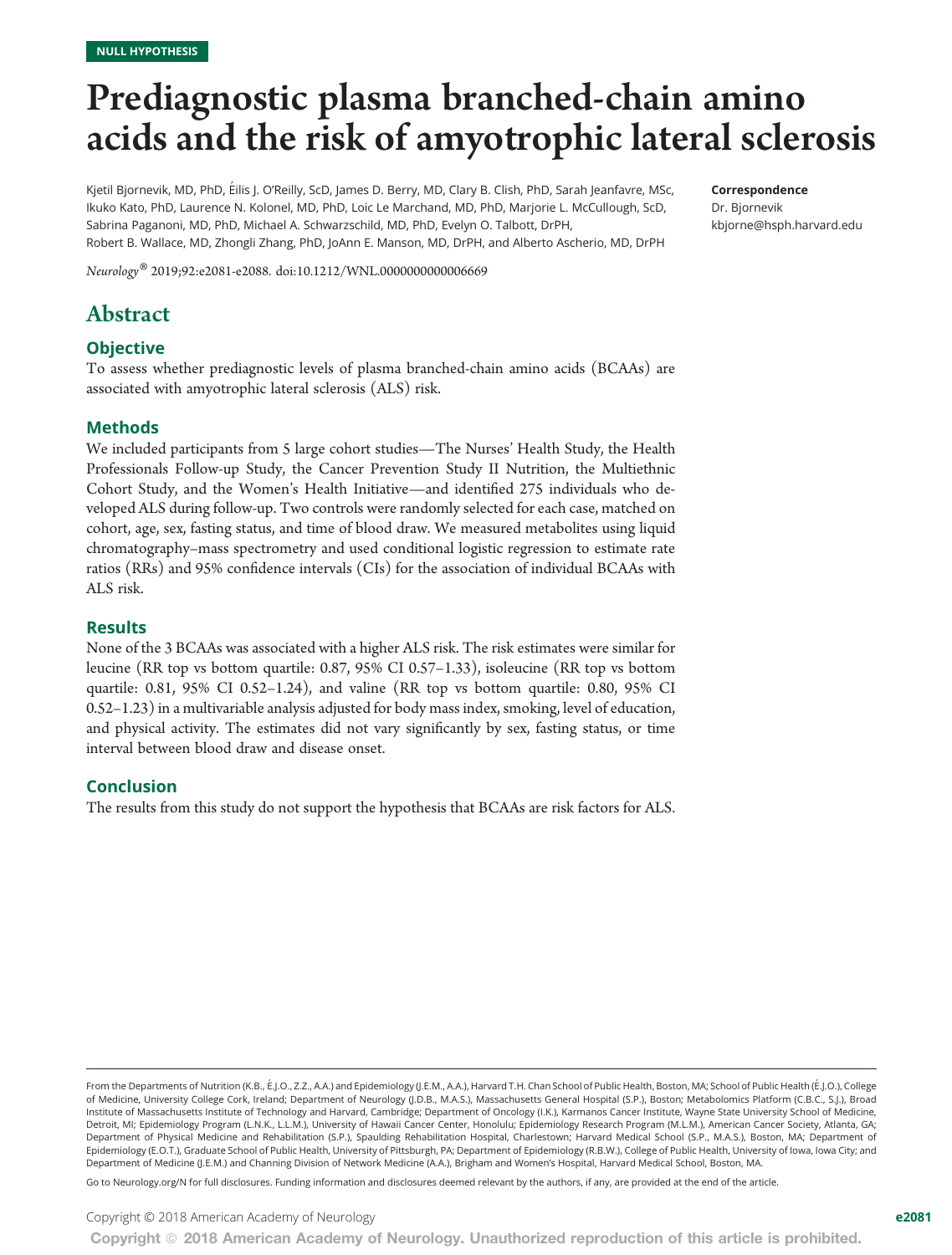# **Glossary**

 $ALS$  = amyotrophic lateral sclerosis;  $BCAA$  = branched-chain amino acids;  $BMI$  = body mass index;  $CI$  = confidence interval; CPS-II Nutrition = Cancer Prevention Study II Nutrition Cohort; HPFS = Health Professionals Follow-up Study; ICD-9 = International Classification of Diseases, Ninth Revision; MEC = Multiethnic Cohort Study; NHS = Nurses' Health Study; NMR = nuclear magnetic resonance; OR = odds ratio;  $PPV$  = positive predictive value; RR = rate ratio; WHI = Women's Health Initiative.

The branched-chain amino acids (BCAAs) valine, leucine, and isoleucine play an important role in glutamate metabolism,<sup>1</sup> which has been implicated in the pathogenesis of amyotrophic lateral sclerosis  $(ALS).<sup>2</sup>$  As BCAAs have been postulated to restore impaired glutamate metabolism, $3$  the effect of these essential amino acids on ALS progression has been explored in clinical trials. Several of these have, however, not only failed to support a beneficial role of BCAAs but provided evidence for potential adverse effects. In an Italian trial, there was an excess of deaths in the group treated with  $BCAAs<sub>i</sub><sup>4</sup>$  and in a later US trial, the estimated decline in forced vital capacity, one of the a priori selected outcomes, was 2.5 times greater in the treatment group as compared to placebo.<sup>5</sup> As BCAAs may affect pathways relevant to ALS, including downregulation of antioxidant genes associated with familial ALS and induction of hyperexcitability in cortical neurons,<sup>6,7</sup> it has been proposed that dietary supplements containing BCAAs, which are commonly used by Italian soccer players,<sup>8</sup> could be one of the factors that contributed to their elevated ALS risk. $^{9,10}$ 

Whether BCAAs increase the risk of ALS is currently not known. Higher levels have been reported in patients with ALS compared to controls, $11,12$  but as the amino acids' concentrations may have been affected by the disease itself, it is unclear whether they are etiologically relevant. Prospective studies including prediagnostic samples from individuals later developing ALS could be more informative, but they are difficult to conduct due to the low incidence of the disease.

To address this, we conducted a pooled analysis of 5 large prospective cohort studies to assess whether higher prediagnostic plasma levels of BCAAs are associated with an increased ALS risk.

# Methods

# Study populations

The study population included participants from 5 large cohort studies: The Nurses' Health Study (NHS), the Health Professionals Follow-up Study (HPFS), the Cancer Prevention Study II Nutrition Cohort (CPS-II Nutrition), the Multiethnic Cohort Study (MEC), and the Women's Health Initiative (WHI). Detailed descriptions of the individual cohorts have previously been published.<sup>13–17</sup> In short, the NHS began in 1976 with 121,700 female nurses aged 30–55 years at baseline.<sup>13</sup> In 1988, all nurses were invited to provide a blood sample, which was collected from 32,826 women

during 1989 and 1990. Thirty-nine nurses who gave a blood sample developed ALS between blood draw and end of follow-up. The HPFS began in 1986 and enrolled 51,529 male health professionals aged  $40-75$  years at baseline.<sup>14</sup> All of the participants were invited to provide a blood sample, which was collected from 18,018 men between 1993 and 1995. Twenty-six men were identified with ALS between blood draw and end of follow-up. Every 2 years, the participants in these 2 cohorts were followed up with similar questionnaires on medical history and health-related behavior. The CPS-II Nutrition cohort was established in 1992 and consists of a subpopulation of the larger CPS-II cohort.<sup>15</sup> It includes 86,406 men and 97,788 women aged 50–74 years at baseline. These participants completed a questionnaire on lifestyle and dietary factors at baseline, in 1997 and biennially thereafter. In 1998, participants living in urban and suburban areas were invited to provide a blood sample, which was collected from 39,380 members of the cohort. Among these, 58 participants died of ALS during follow-up. The MEC cohort study began in 1993 and consists of 96,810 men and 118,441 women aged 45–75 years at baseline with the self-reported ethnic background of African American, Japanese American, Latino, Native Hawaiian, or white.<sup>16</sup> The participants completed a lifestyle and disease history questionnaire at baseline, and follow-up questionnaires every 5 years thereafter. A total of 67,594 members of the cohort provided a blood sample, which was largely collected between 2001 and 2006. Thirtyone participants died of ALS between blood draw and end of follow-up. The WHI study recruited a total of 161,809 postmenopausal women aged 50–79 years between 1993 and 1998, who were enrolled into one or more of 3 clinical trials (n = 68,133) or into the observational study ( $n = 93,676$ ).<sup>17</sup> At baseline, all of the participants completed a questionnaire on lifestyle and disease history and provided a blood sample. A total of 121 participants died of ALS after blood draw until end of follow-up. End of follow-up was December 31, 2010, for NHS, HPFS, and CPS-II Nutrition; September 30, 2012, for WHI; and December 31, 2012, for MEC.

# Standard protocol approvals, registrations, and patient consents

All of the studies included were reviewed and approved by the institutional review board at the institution where each study was conducted.

#### Endpoint definition

In the CPS-II Nutrition, MEC, and WHI studies, we identified ALS cases through a search of the National Death Index. WHI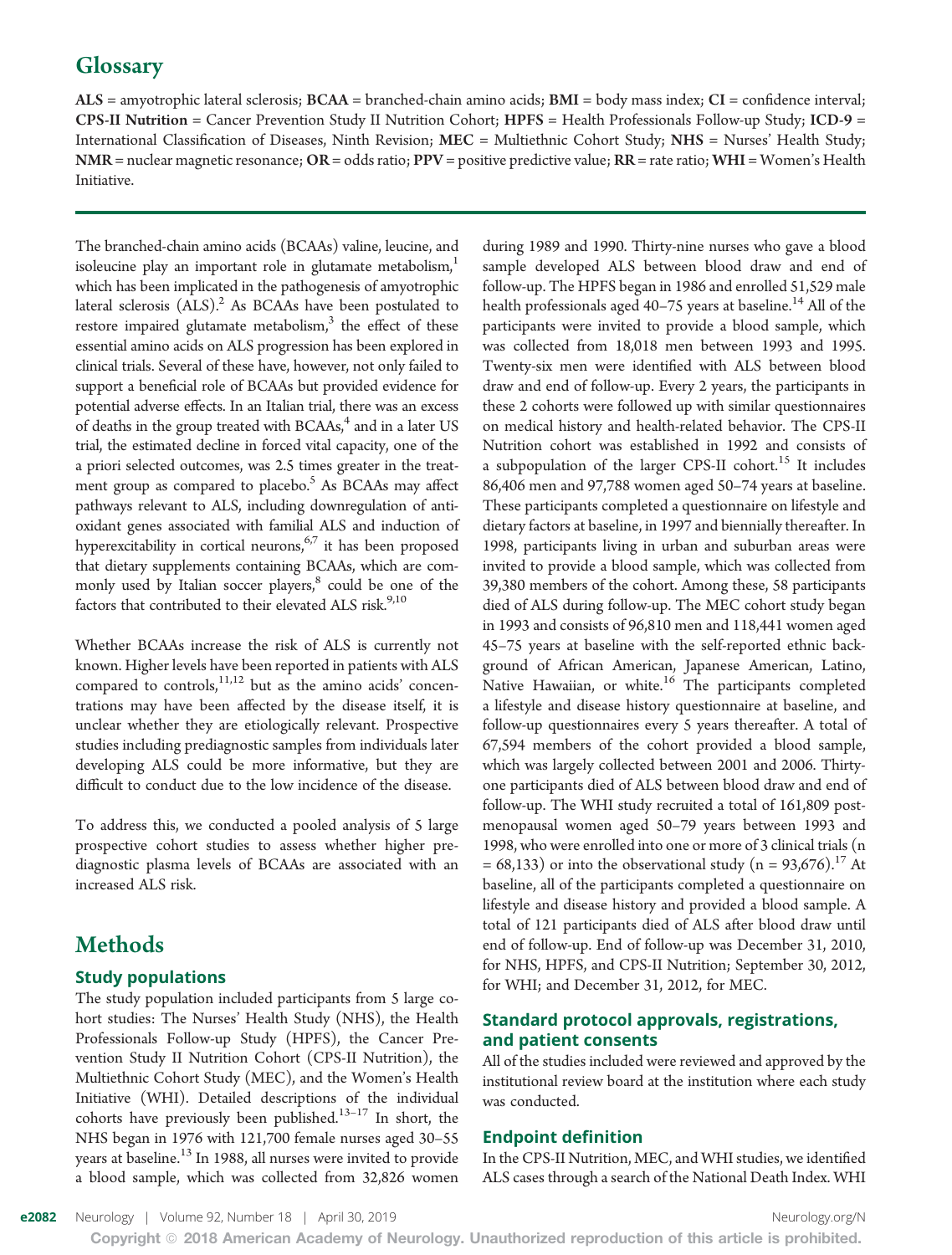also compiled self-reported ALS information for women in the observational study, but it was never adjudicated. All individuals with ICD-9 code 335.2 (motor neuron disease) listed as the underlying or contributing cause of death were considered to have had ALS. In a previous validation study, ALS was the primary diagnosis in 90% of the individuals for whom code 335.2 was listed as the cause or contributory cause of death.<sup>18</sup> We assigned the date of onset to 3 years before the date of death, based on median survival among patients with  $ALS.<sup>19</sup>$ 

In the NHS and HFPS, we identified incident ALS by selfreport on the biennial questionnaire. For participants reporting a diagnosis of ALS, we requested permission to contact the treating neurologist and obtain a copy of the medical records. Due to the progressive nature of ALS, many of the patients had already died before we could obtain permission to release the medical records. For these patients, we sent the request to the closest family member. We asked the treating neurologist to complete a questionnaire, which was based on the revised El Escorial criteria, on the certainty of the diagnosis (definite, probable, or possible), and the clinical history. The final confirmation of the diagnosis was made after reviewing medical records by a neurologist with experience in ALS diagnosis. We observed few discrepancies between the diagnosis made by the field neurologist and the neurologist with expertise in ALS, and the differences were mostly limited to whether patients were diagnosed with definite or probable ALS. Patients defined as definite or probable cases were included in the study. If we were unable to obtain a copy of the medical record or the neurologist's questionnaire to confirm the diagnosis of self-reported ALS, only the patients with ALS specifically listed on the death certificate were included.

For each ALS case, we randomly selected 2 controls who were alive at the time of the case diagnosis and matched on cohort, birth year  $(\pm 1 \text{ year})$ , sex, ethnicity, fasting status, and time of blood draw. For one of the cases, only one matched control was included in the final analyses, as the assessment of metabolites failed in the other matched control.

#### Assessment of metabolites

Across the cohorts, blood samples were collected from a total of 319,627 participants and were stored at −70°C or below. For the individuals who developed ALS and their matched controls, 10 μL of plasma from each individual was used for the metabolomics analysis. Triplets of plasma samples (one case with its 2 matched controls) were handled identically and assayed in the same analytic run. The order of the plasma samples within each case–control tripled was arranged at random, to ensure that all assays were conducted without knowledge of the case/control status. We profiled the metabolites using hydrophilic interaction liquid chromatography coupled to positive ion mode mass spectrometry at the Broad Institute (Boston, MA), as previously described.<sup>20</sup>

#### Assessment of covariates

Information on other covariates of interest, including smoking status, height, weight, educational level, physical activity, and diabetes status, was collected at baseline for all cohorts, and every 2 years since baseline in HPFS and NHS. Participants self-reported a diagnosis of type 1 or type 2 diabetes mellitus. These specific covariates were included in multivariable models, as they have previously been associated with ALS risk, and could be potential confounders. The nearest covariate data collected before or at the time of blood draw were used.

#### Statistical analysis

To account for the matched study design, we used conditional logistic regression to estimate odds ratios (ORs) and 95% confidence intervals (CIs) for the association of BCAAs with ALS risk. As controls in our study were selected using risk-set sampling, the ORs estimate incidence rate ratios  $(RRs).<sup>21</sup>$  We log-transformed and standardized the amino acids within cohort and sex to account for possible differences that may have been introduced as cohort samples were processed at different times. We estimated the correlation between log-transformed levels of individual BCAAs, glutamate, urate, and body mass index (BMI) using Pearson correlation, and tested whether the BCAAs were significantly different among diabetic and nondiabetic participants using a 2-sided t test. The amino acids were modeled as both continuous (per 1 SD increase) and categorical variables to maximize power and to explore possible nonlinear relationships. For the categorical analyses, we categorized the participants into cohort and sex-specific quartiles based on the distribution among the controls. We tested for a linear trend across the quartiles by assigning the median value to each quartile and modeled this as a continuous variable. Multivariable models were used to assess the influence of possible confounders, including BMI (using weight reported closest to time of blood draw, continuous), educational level (< high school, high school, > high school), smoking status (never smoker, past smoker, current smoker), and physical activity (approximate tertiles corresponding to low, medium, and high activity levels). We categorized participants according to tertiles of metabolic equivalent hours of total physical activity in NHS, HPFS, and WHI, while the amount of moderate and vigorous physical activity was used for CPS-II and MEC. When data were missing for a covariate, we used a missing indicator (6.7% of the participants had 1 or more missing covariate data). We tested for effect modification by sex, fasting status (<4 vs  $\geq$ 4 hours since last meal), and time from blood collection to disease onset ( $\lt$  5 vs  $\ge$  5 years) by including a product term of individual BCAAs and the modifier in separate models. We conducted a sensitivity analysis excluding individuals with diabetes, as diabetes has been associated with marked alterations in the metabolome, $2^2$  including elevated BCAA levels, $2^3$  and has also been associated with the risk of  $ALS.<sup>24</sup>$  All of the analyses were conducted using SAS 9.4 (SAS Institute, Cary, NC). The α-level was set at 0.05.

[Neurology.org/N](http://neurology.org/n) **Neurology | Volume 92, Number 18 | April 30, 2019 e2083**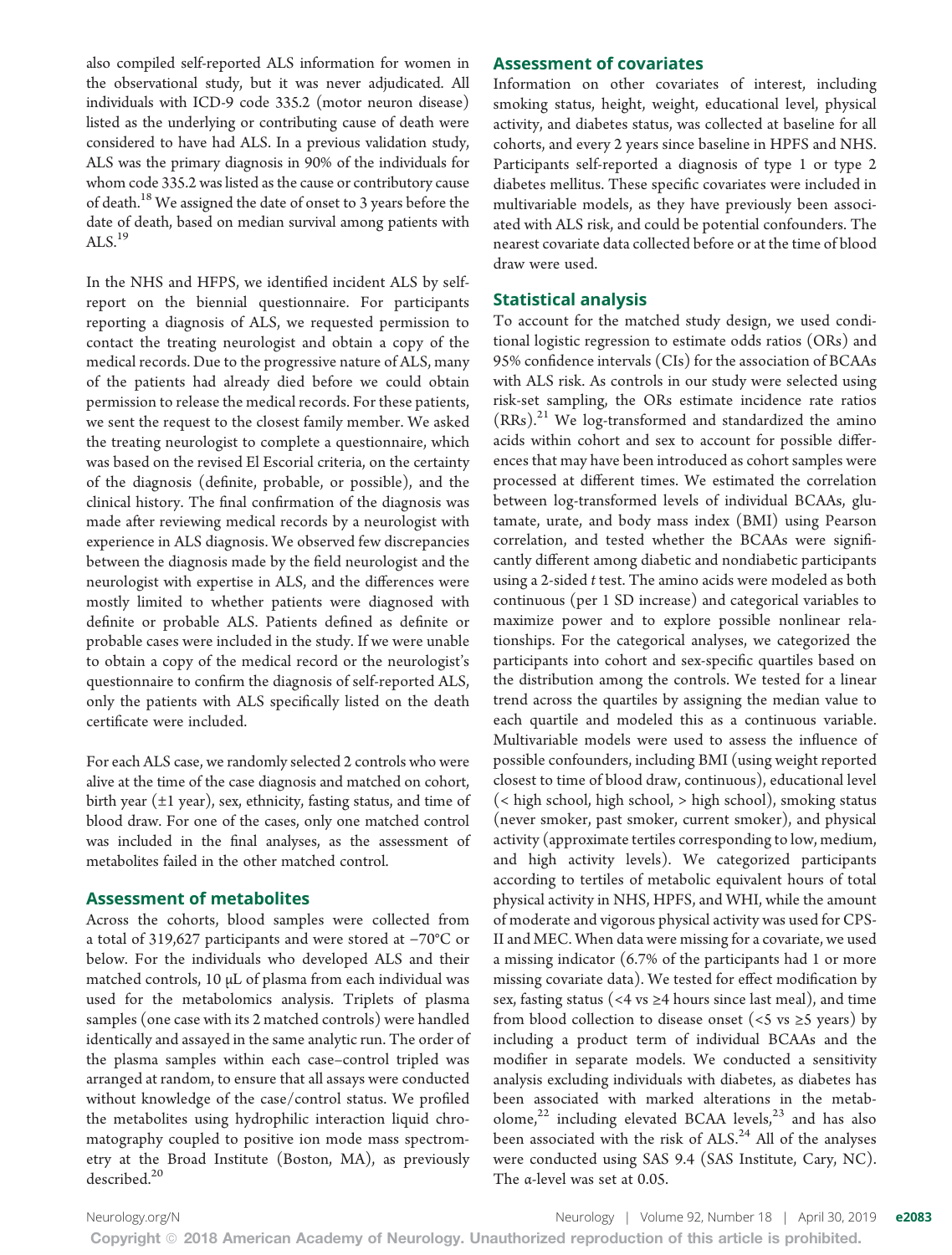#### Data availability

The datasets analyzed in the current study are not publicly available because of restricted access, but further information about the datasets is available from the corresponding author on reasonable request.

# Results

We identified a total of 275 individuals who developed ALS among the 319,627 participants who provided blood samples in these 5 cohort studies. There was a higher proportion of female compared to male participants in our study. The cases were slightly more likely to have ever smoked compared to controls and had slightly lower BMI at baseline (table 1). Further, fewer cases had higher educational level than high school compared to the controls. The other characteristics were similarly distributed. Plasma levels of leucine, isoleucine, and valine correlated significantly with each other, and higher levels correlated with higher BMI (table 2). Further, higher levels of the amino acids correlated significantly with higher levels of glutamate and with urate. The levels of all 3 BCAAs were higher among diabetic compared to nondiabetic participants  $(p = 0.006, p = 0.004, \text{ and } p < 0.001 \text{ by the } t \text{ test for leucine, }$ isoleucine, and valine, respectively).

Higher levels of valine were associated with a lower ALS risk in analyses adjusted for age, sex, and matching variables, but the trend was not monotonic and was no longer statistically significant after further adjustment for BMI. Other BCAAs were not significantly associated with ALS risk, neither in the continuous nor in the categorical analyses (table 3). Adjustment for BMI, smoking, physical activity, and educational level did not materially alter the results. Total BCAA plasma level was not associated with ALS risk (data not shown).

None of the 3 metabolites was significantly associated with ALS risk in any of the predefined subgroup analyses (table 4). The RR estimates were slightly lower in women compared to men, but the difference was not significant. Similarly, the estimates were lower among those with fasting samples compared to those with nonfasting samples, but the estimates were not statistically significantly different. The estimates from analyses restricted to those with longer interval ( $\geq$ 5 years) between blood draw and ALS onset were similar to those restricted to those with shorter interval (<5 years). The results were similar when we restricted the analyses to individuals with an interval of 2 years or less between blood draw and ALS onset (data not shown).

In a sensitivity analysis, we excluded participants who had developed diabetes before the blood draw, as insulin resistance has been associated with increased BCAA levels and diabetes has been suggested to affect ALS risk.<sup>23,24</sup> However, none of the 3 BCAAs was associated with ALS risk when excluding patients with diabetes  $(n = 49)$ . In a multivariable model adjusting for age, sex, BMI, smoking, physical activity, and educational level, the RR for ALS per 1 SD increase in amino acid levels was 0.88 (95% CI 0.76–1.03) for leucine, 0.92 (95% CI 0.78–1.08) for isoleucine, and 0.87 (95% CI 0.75–1.02) for valine.

# **Discussion**

In this pooled analysis of 5 large cohort studies, we did not find any association between prediagnostic plasma levels of BCAAs and the risk of ALS. The results did not vary significantly with time to ALS onset and were not materially changed when we adjusted for the most relevant confounders. Our findings do not support the hypothesis that plasma BCAAs are risk factors for ALS.

Previous research on BCAAs and ALS risk is sparse, and no study has previously evaluated the association between prediagnostic plasma levels and disease risk. Some,  $11,12,25$  but not all, $26,27$  studies comparing the metabolome in patients with ALS with controls reported alterations in the metabolism of BCAAs in patients. In a study comparing the metabolome in 22 patients with ALS with 28 controls with other neurologic conditions, the plasma levels of all 3 BCAAs were higher in patients with ALS compared to controls in analyses using nuclear magnetic resonance  $(NMR)$  spectroscopy.<sup>11</sup> The results were similar in a study comparing the metabolome in the same cohort of patients and controls using mass spectrometry, but only plasma levels of valine and isoleucine were significantly increased in patients with ALS.<sup>12</sup> Further, one study used NMR to try to identify a diagnostic profile discriminating 95 patients with motor neuron disease from 86 patients with other neurologic diseases and reported that valine and isoleucine measured in the CSF were among the metabolites contributing most to the final diagnostic model.<sup>25</sup> In our study, we did not find any differences in prediagnostic BCAA levels in those later developing ALS compared to their matched controls, which indicates that the amino acids do not contribute to the earliest etiologic events. Still, it is possible that these amino acids affect disease processes at a later stage, which could be consistent with the results from previous metabolomics studies, the possible adverse effects reported in clinical trials,<sup>4,5</sup> and the findings from in vivo and in vitro studies suggesting that BCAAs affect pathways relevant to the disease.<sup>6,7</sup>

BCAAs contribute both to de novo synthesis and buffering of glutamate, which in excessive amounts may contribute to excitotoxicity in ALS. The amino acids, in particular leucine, rapidly cross into the CNS,<sup>28</sup> and provide approximately 25% of the amino groups of brain glutamate.<sup>29</sup> It has been suggested that high levels of BCAAs lead to an excess of glutamate, which could trigger motor neuron death due to excessive stimulation of glutamate receptors.<sup>30</sup> This is supported by evidence from an animal study where a diet enriched in BCAAs induced a hyperexcitability of motor neurons, which was related to a specific glutamate receptor (NMDA receptor), as the effect was abolished after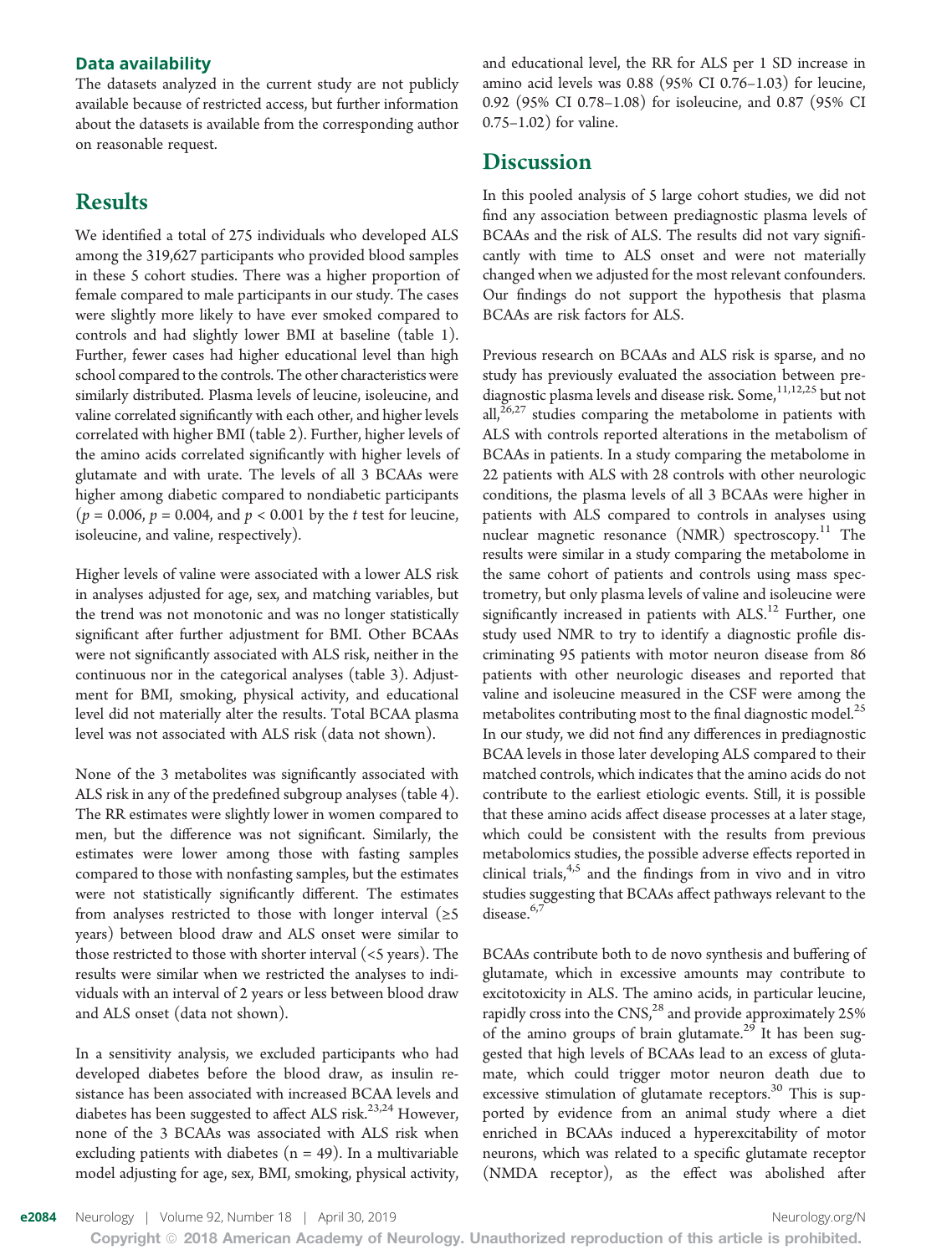|  |  | Table 1 Selected age-standardized characteristics |  |
|--|--|---------------------------------------------------|--|
|--|--|---------------------------------------------------|--|

| Age, y <sup>a</sup><br>64.6 (7.2)<br>Mean (SD)<br>64.6 (7.2)<br>$\overline{\phantom{0}}$<br>Sex, n (%) <sup>a</sup><br>Male<br>75 (27.3)<br>150 (27.3)<br>Female<br>200 (72.7)<br>399 (72.7)<br>Fasting status, h, n (%) <sup>a</sup><br>$\leq 4$<br>73 (26.6)<br>155 (28.2)<br>$\overline{\phantom{0}}$<br>$\geq 4$<br>202 (73.5)<br>394 (71.8)<br>Interval from blood draw to ALS onset, y a<br>Median (IQR)<br>4.8 (1.9-7.8)<br>$\qquad \qquad -$<br>$\overline{\phantom{0}}$<br><5, n (%)<br>144 (52.4)<br>≥5, n (%)<br>131 (47.6)<br><b>Body mass index</b><br>26.2 (4.4)<br>26.9(5.2)<br>0.034<br>Mean (SD)<br>Smoking status, n (%) <sup>a</sup><br>0.82<br>Never smoker<br>123 (44.7)<br>264 (48.1)<br>Past smoker<br>128 (46.6)<br>239 (43.5)<br><b>Current smoker</b><br>18 (6.6)<br>36 (6.6)<br>Unknown<br>6(2.2)<br>10 (1.8)<br>Ethnicity, n (%) <sup>a</sup><br>0.98<br>White<br>225 (81.8)<br>448 (81.6)<br>African American<br>21(7.6)<br>39 (7.1)<br>Hispanic<br>8(2.9)<br>17(3.1)<br>20(3.6)<br>Asian<br>10(3.6)<br>Other<br>6(2.2)<br>17(3.1)<br>Not reported<br>5(1.8)<br>8(1.5)<br>Education, n (%) <sup>a</sup><br>0.50<br>< High school<br>13 (4.8)<br>20(3.7)<br><b>High school</b><br>48 (17.7)<br>84 (15.4)<br>> High school<br>211 (77.6)<br>442 (81.0)<br>Physical activity, n (%) <sup>a</sup><br>0.99<br>Low levels<br>87 (32.8)<br>175 (33.0)<br><b>Medium level</b><br>79 (29.8)<br>157 (29.6)<br><b>High level</b><br>99 (37.4)<br>199 (37.5)<br>Diabetes, n (%)<br>0.46<br>Yes<br>14(5.1)<br>35 (6.4)<br>No<br>261 (94.9)<br>514 (93.6) | Characteristics | Cases (n = 275) | Controls ( $n = 549$ ) | $p$ Value |
|--------------------------------------------------------------------------------------------------------------------------------------------------------------------------------------------------------------------------------------------------------------------------------------------------------------------------------------------------------------------------------------------------------------------------------------------------------------------------------------------------------------------------------------------------------------------------------------------------------------------------------------------------------------------------------------------------------------------------------------------------------------------------------------------------------------------------------------------------------------------------------------------------------------------------------------------------------------------------------------------------------------------------------------------------------------------------------------------------------------------------------------------------------------------------------------------------------------------------------------------------------------------------------------------------------------------------------------------------------------------------------------------------------------------------------------------------------------------------------------------------------------------------------------------------------------------------|-----------------|-----------------|------------------------|-----------|
|                                                                                                                                                                                                                                                                                                                                                                                                                                                                                                                                                                                                                                                                                                                                                                                                                                                                                                                                                                                                                                                                                                                                                                                                                                                                                                                                                                                                                                                                                                                                                                          |                 |                 |                        |           |
|                                                                                                                                                                                                                                                                                                                                                                                                                                                                                                                                                                                                                                                                                                                                                                                                                                                                                                                                                                                                                                                                                                                                                                                                                                                                                                                                                                                                                                                                                                                                                                          |                 |                 |                        |           |
|                                                                                                                                                                                                                                                                                                                                                                                                                                                                                                                                                                                                                                                                                                                                                                                                                                                                                                                                                                                                                                                                                                                                                                                                                                                                                                                                                                                                                                                                                                                                                                          |                 |                 |                        |           |
|                                                                                                                                                                                                                                                                                                                                                                                                                                                                                                                                                                                                                                                                                                                                                                                                                                                                                                                                                                                                                                                                                                                                                                                                                                                                                                                                                                                                                                                                                                                                                                          |                 |                 |                        |           |
|                                                                                                                                                                                                                                                                                                                                                                                                                                                                                                                                                                                                                                                                                                                                                                                                                                                                                                                                                                                                                                                                                                                                                                                                                                                                                                                                                                                                                                                                                                                                                                          |                 |                 |                        |           |
|                                                                                                                                                                                                                                                                                                                                                                                                                                                                                                                                                                                                                                                                                                                                                                                                                                                                                                                                                                                                                                                                                                                                                                                                                                                                                                                                                                                                                                                                                                                                                                          |                 |                 |                        |           |
|                                                                                                                                                                                                                                                                                                                                                                                                                                                                                                                                                                                                                                                                                                                                                                                                                                                                                                                                                                                                                                                                                                                                                                                                                                                                                                                                                                                                                                                                                                                                                                          |                 |                 |                        |           |
|                                                                                                                                                                                                                                                                                                                                                                                                                                                                                                                                                                                                                                                                                                                                                                                                                                                                                                                                                                                                                                                                                                                                                                                                                                                                                                                                                                                                                                                                                                                                                                          |                 |                 |                        |           |
|                                                                                                                                                                                                                                                                                                                                                                                                                                                                                                                                                                                                                                                                                                                                                                                                                                                                                                                                                                                                                                                                                                                                                                                                                                                                                                                                                                                                                                                                                                                                                                          |                 |                 |                        |           |
|                                                                                                                                                                                                                                                                                                                                                                                                                                                                                                                                                                                                                                                                                                                                                                                                                                                                                                                                                                                                                                                                                                                                                                                                                                                                                                                                                                                                                                                                                                                                                                          |                 |                 |                        |           |
|                                                                                                                                                                                                                                                                                                                                                                                                                                                                                                                                                                                                                                                                                                                                                                                                                                                                                                                                                                                                                                                                                                                                                                                                                                                                                                                                                                                                                                                                                                                                                                          |                 |                 |                        |           |
|                                                                                                                                                                                                                                                                                                                                                                                                                                                                                                                                                                                                                                                                                                                                                                                                                                                                                                                                                                                                                                                                                                                                                                                                                                                                                                                                                                                                                                                                                                                                                                          |                 |                 |                        |           |
|                                                                                                                                                                                                                                                                                                                                                                                                                                                                                                                                                                                                                                                                                                                                                                                                                                                                                                                                                                                                                                                                                                                                                                                                                                                                                                                                                                                                                                                                                                                                                                          |                 |                 |                        |           |
|                                                                                                                                                                                                                                                                                                                                                                                                                                                                                                                                                                                                                                                                                                                                                                                                                                                                                                                                                                                                                                                                                                                                                                                                                                                                                                                                                                                                                                                                                                                                                                          |                 |                 |                        |           |
|                                                                                                                                                                                                                                                                                                                                                                                                                                                                                                                                                                                                                                                                                                                                                                                                                                                                                                                                                                                                                                                                                                                                                                                                                                                                                                                                                                                                                                                                                                                                                                          |                 |                 |                        |           |
|                                                                                                                                                                                                                                                                                                                                                                                                                                                                                                                                                                                                                                                                                                                                                                                                                                                                                                                                                                                                                                                                                                                                                                                                                                                                                                                                                                                                                                                                                                                                                                          |                 |                 |                        |           |
|                                                                                                                                                                                                                                                                                                                                                                                                                                                                                                                                                                                                                                                                                                                                                                                                                                                                                                                                                                                                                                                                                                                                                                                                                                                                                                                                                                                                                                                                                                                                                                          |                 |                 |                        |           |
|                                                                                                                                                                                                                                                                                                                                                                                                                                                                                                                                                                                                                                                                                                                                                                                                                                                                                                                                                                                                                                                                                                                                                                                                                                                                                                                                                                                                                                                                                                                                                                          |                 |                 |                        |           |
|                                                                                                                                                                                                                                                                                                                                                                                                                                                                                                                                                                                                                                                                                                                                                                                                                                                                                                                                                                                                                                                                                                                                                                                                                                                                                                                                                                                                                                                                                                                                                                          |                 |                 |                        |           |
|                                                                                                                                                                                                                                                                                                                                                                                                                                                                                                                                                                                                                                                                                                                                                                                                                                                                                                                                                                                                                                                                                                                                                                                                                                                                                                                                                                                                                                                                                                                                                                          |                 |                 |                        |           |
|                                                                                                                                                                                                                                                                                                                                                                                                                                                                                                                                                                                                                                                                                                                                                                                                                                                                                                                                                                                                                                                                                                                                                                                                                                                                                                                                                                                                                                                                                                                                                                          |                 |                 |                        |           |
|                                                                                                                                                                                                                                                                                                                                                                                                                                                                                                                                                                                                                                                                                                                                                                                                                                                                                                                                                                                                                                                                                                                                                                                                                                                                                                                                                                                                                                                                                                                                                                          |                 |                 |                        |           |
|                                                                                                                                                                                                                                                                                                                                                                                                                                                                                                                                                                                                                                                                                                                                                                                                                                                                                                                                                                                                                                                                                                                                                                                                                                                                                                                                                                                                                                                                                                                                                                          |                 |                 |                        |           |
|                                                                                                                                                                                                                                                                                                                                                                                                                                                                                                                                                                                                                                                                                                                                                                                                                                                                                                                                                                                                                                                                                                                                                                                                                                                                                                                                                                                                                                                                                                                                                                          |                 |                 |                        |           |
|                                                                                                                                                                                                                                                                                                                                                                                                                                                                                                                                                                                                                                                                                                                                                                                                                                                                                                                                                                                                                                                                                                                                                                                                                                                                                                                                                                                                                                                                                                                                                                          |                 |                 |                        |           |
|                                                                                                                                                                                                                                                                                                                                                                                                                                                                                                                                                                                                                                                                                                                                                                                                                                                                                                                                                                                                                                                                                                                                                                                                                                                                                                                                                                                                                                                                                                                                                                          |                 |                 |                        |           |
|                                                                                                                                                                                                                                                                                                                                                                                                                                                                                                                                                                                                                                                                                                                                                                                                                                                                                                                                                                                                                                                                                                                                                                                                                                                                                                                                                                                                                                                                                                                                                                          |                 |                 |                        |           |
|                                                                                                                                                                                                                                                                                                                                                                                                                                                                                                                                                                                                                                                                                                                                                                                                                                                                                                                                                                                                                                                                                                                                                                                                                                                                                                                                                                                                                                                                                                                                                                          |                 |                 |                        |           |
|                                                                                                                                                                                                                                                                                                                                                                                                                                                                                                                                                                                                                                                                                                                                                                                                                                                                                                                                                                                                                                                                                                                                                                                                                                                                                                                                                                                                                                                                                                                                                                          |                 |                 |                        |           |
|                                                                                                                                                                                                                                                                                                                                                                                                                                                                                                                                                                                                                                                                                                                                                                                                                                                                                                                                                                                                                                                                                                                                                                                                                                                                                                                                                                                                                                                                                                                                                                          |                 |                 |                        |           |
|                                                                                                                                                                                                                                                                                                                                                                                                                                                                                                                                                                                                                                                                                                                                                                                                                                                                                                                                                                                                                                                                                                                                                                                                                                                                                                                                                                                                                                                                                                                                                                          |                 |                 |                        |           |
|                                                                                                                                                                                                                                                                                                                                                                                                                                                                                                                                                                                                                                                                                                                                                                                                                                                                                                                                                                                                                                                                                                                                                                                                                                                                                                                                                                                                                                                                                                                                                                          |                 |                 |                        |           |
|                                                                                                                                                                                                                                                                                                                                                                                                                                                                                                                                                                                                                                                                                                                                                                                                                                                                                                                                                                                                                                                                                                                                                                                                                                                                                                                                                                                                                                                                                                                                                                          |                 |                 |                        |           |
|                                                                                                                                                                                                                                                                                                                                                                                                                                                                                                                                                                                                                                                                                                                                                                                                                                                                                                                                                                                                                                                                                                                                                                                                                                                                                                                                                                                                                                                                                                                                                                          |                 |                 |                        |           |
|                                                                                                                                                                                                                                                                                                                                                                                                                                                                                                                                                                                                                                                                                                                                                                                                                                                                                                                                                                                                                                                                                                                                                                                                                                                                                                                                                                                                                                                                                                                                                                          |                 |                 |                        |           |
|                                                                                                                                                                                                                                                                                                                                                                                                                                                                                                                                                                                                                                                                                                                                                                                                                                                                                                                                                                                                                                                                                                                                                                                                                                                                                                                                                                                                                                                                                                                                                                          |                 |                 |                        |           |
|                                                                                                                                                                                                                                                                                                                                                                                                                                                                                                                                                                                                                                                                                                                                                                                                                                                                                                                                                                                                                                                                                                                                                                                                                                                                                                                                                                                                                                                                                                                                                                          |                 |                 |                        |           |
|                                                                                                                                                                                                                                                                                                                                                                                                                                                                                                                                                                                                                                                                                                                                                                                                                                                                                                                                                                                                                                                                                                                                                                                                                                                                                                                                                                                                                                                                                                                                                                          |                 |                 |                        |           |

Abbreviation: IQR = interquartile range.<br>Values are standardized to the age distribution of the study population. Values of polytomous variables may not sum up to 100% due to rounding. *p* Values are not given for matching factors (age, sex, and fasting status), as these are similar in the 2 groups by design. <sup>a</sup> Value is not age-adjusted.

[Neurology.org/N](http://neurology.org/n) Neurology | Volume 92, Number 18 | April 30, 2019 **e2085** Copyright © 2018 American Academy of Neurology. Unauthorized reproduction of this article is prohibited.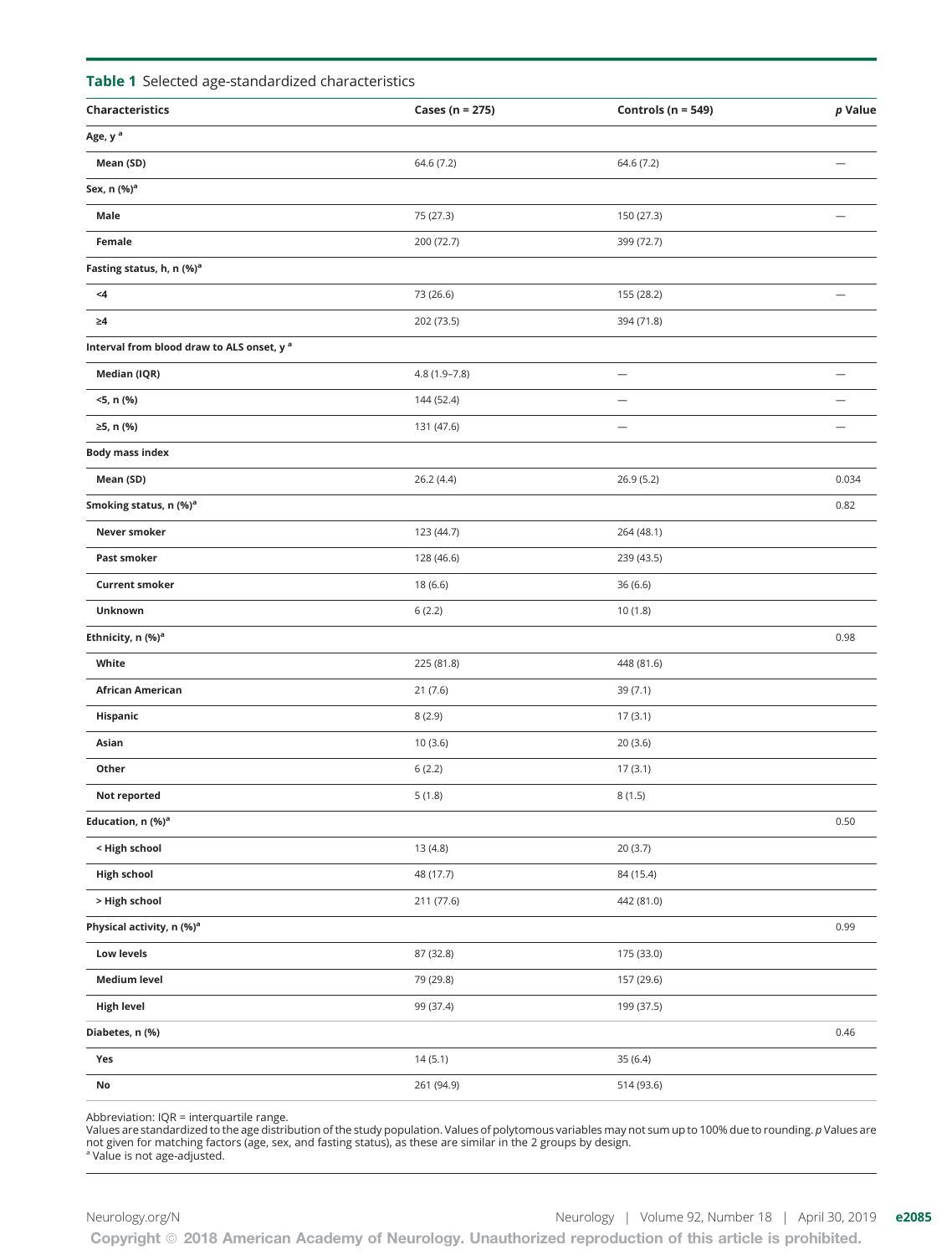Table 2 Pearson correlation coefficients for individual branched-chain amino acids, urate, and body mass index (BMI)

|                           | Leucine            | <b>Isoleucine</b>    | Valine               | Glutamate            | Urate              |
|---------------------------|--------------------|----------------------|----------------------|----------------------|--------------------|
| Isoleucine                | 0.936 <sup>a</sup> |                      |                      |                      |                    |
| Valine                    | $0.894^{\text{a}}$ | $0.862$ <sup>a</sup> |                      |                      |                    |
| Glutamate                 | 0.333a             | $0.317$ <sup>a</sup> | 0.319a               |                      |                    |
| Urate                     | $0.158^{a}$        | 0.169a               | $0.188^{a}$          | 0.197a               |                    |
| <b>BMI</b>                | 0.206 <sup>a</sup> | $0.224$ <sup>a</sup> | $0.272$ <sup>a</sup> | $0.227$ <sup>a</sup> | 0.302 <sup>a</sup> |
| $a$ p < 0.001 (2-tailed). |                    |                      |                      |                      |                    |

administration of a specific NMDA channel blocker.<sup>31</sup> However, BCAAs also serve as a buffering mechanism against excessive glutamate levels. After BCAAs are metabolized in astrocytes, their ketoacids are released into the extracellular fluid and can subsequently be taken up by neurons.<sup>1</sup> Ketoleucine can be converted back to leucine in a process that consumes glutamate, which provides a mechanism for preventing excessive amounts of the amino acid. $^{1}$  It is thus unclear whether higher BCAA intake in humans would lead to levels of glutamate that could have neurotoxic effects.

Our study has several strengths. First, the nested case-control study design, where the participants were drawn from existing cohort studies, minimizes the risk of selection bias when choosing the controls. Second, the prospective study design with samples collected years before disease onset limits the risk of reverse causation bias. Finally, we were able to account for several possible confounders suggested to be relevant in ALS, including BMI, physical activity, smoking, and diabetes.

Our study also has some limitations. While we drew participants from 5 large cohort studies, we were able to identify

| RR (95% CI)         |                     | Valine              |
|---------------------|---------------------|---------------------|
| Leucine             | Isoleucine          |                     |
|                     |                     |                     |
| $0.88(0.76 - 1.02)$ | $0.90(0.78 - 1.04)$ | $0.86(0.75-0.99)$   |
|                     |                     |                     |
| 1 (reference)       | 1 (reference)       | 1 (reference)       |
| $0.81(0.54 - 1.23)$ | $0.77(0.51 - 1.15)$ | $0.78(0.52 - 1.16)$ |
| $0.67(0.44 - 1.01)$ | $0.72(0.48 - 1.07)$ | $0.51(0.33 - 0.78)$ |
| $0.81(0.54 - 1.23)$ | $0.74(0.49 - 1.11)$ | $0.72(0.48 - 1.09)$ |
| 0.23                | 0.13                | 0.046               |
|                     |                     |                     |
| $0.90(0.78 - 1.05)$ | $0.93(0.80 - 1.09)$ | $0.89(0.77 - 1.04)$ |
|                     |                     |                     |
| 1 (reference)       | 1 (reference)       | 1 (reference)       |
| $0.85(0.56 - 1.29)$ | $0.80(0.53 - 1.21)$ | $0.80(0.53 - 1.20)$ |
| $0.72(0.47 - 1.09)$ | $0.77(0.51 - 1.16)$ | $0.54(0.35 - 0.83)$ |
| $0.87(0.57 - 1.33)$ | $0.81(0.52 - 1.24)$ | $0.80(0.52 - 1.23)$ |
| 0.40                | 0.29                | 0.14                |
|                     |                     |                     |

Table 3 Rate ratio (RR) for amyotrophic lateral sclerosis according to prediagnostic branched amino acid plasma levels

Abbreviation: CI = confidence interval.

<sup>a</sup> Model 1: adjusted for age, sex, and matching variables.

**b Model 2: additional adjustment for body mass index, smoking, level of education, and physical activity.**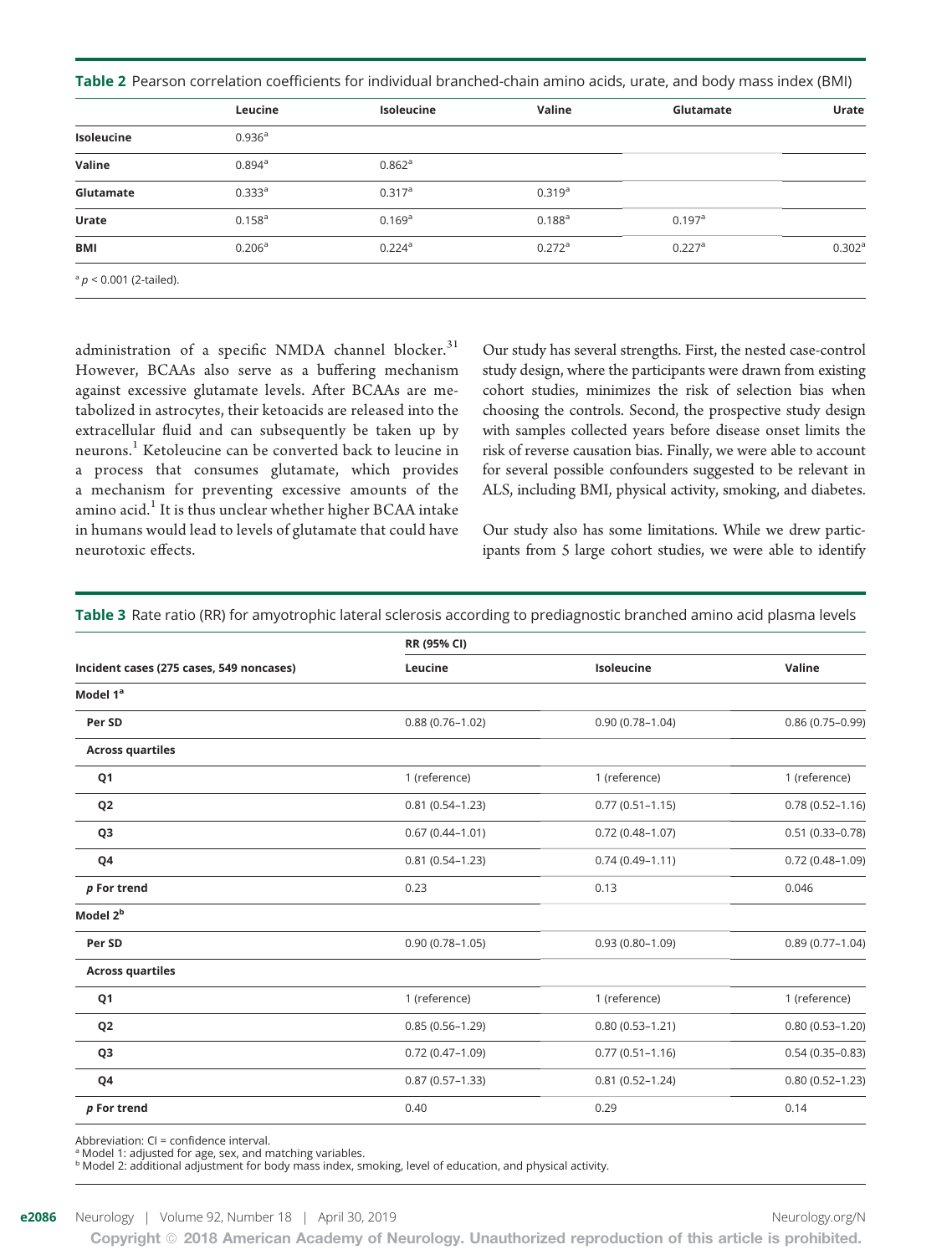#### Table 4 Rate ratio (RR) for amyotrophic lateral sclerosis (ALS) according to prediagnostic branched amino acid plasma levels in specific subgroups

| RR per 1 SD increase (95% CI) <sup>a</sup> |                     |                     |
|--------------------------------------------|---------------------|---------------------|
| Leucine                                    | Isoleucine          | Valine              |
|                                            |                     |                     |
| $0.87(0.72 - 1.04)$                        | $0.87(0.72 - 1.05)$ | $0.87(0.73 - 1.05)$ |
| $0.96(0.72 - 1.28)$                        | $1.04(0.78 - 1.38)$ | $0.92(0.67 - 1.25)$ |
| 0.35                                       | 0.15                | 0.64                |
|                                            |                     |                     |
| $1.15(0.82 - 1.59)$                        | $1.12(0.80 - 1.56)$ | $1.14(0.83 - 1.57)$ |
| $0.83(0.69 - 1.01)$                        | $0.88(0.72 - 1.07)$ | $0.85(0.70-1.03)$   |
| 0.10                                       | 0.23                | 0.14                |
|                                            |                     |                     |
| $0.92(0.75 - 1.13)$                        | $1.01(0.81 - 1.25)$ | $0.83(0.67 - 1.04)$ |
| $0.87(0.70 - 1.09)$                        | $0.86(0.69 - 1.08)$ | $0.93(0.75 - 1.16)$ |
| 0.69                                       | 0.28                | 0.61                |
|                                            |                     |                     |

Abbreviation: CI = confidence interval.

a Adjusted for age, sex, body mass index, smoking, level of education, physical activity, and matching factors.

only 275 individuals who later developed ALS, due to the low incidence of the disease. This may have affected the statistical power to detect significant differences, especially in subgroup analyses. Still, given that risk estimates for all of the BCAAs with ALS risk were below 1.0, it seems unlikely that the amino acids would be associated with an increased risk if a higher number of participants had been included. Our study population only included 27% male participants, which represents an atypical ALS population, as the incidence rate of the disease is higher in men compared to women.<sup>32</sup> The unusual distribution is mainly due to the inclusion of participants from WHI, who are all female and all contributed with blood samples. We did not observe any significant differences in the results in men and women, and it is therefore unlikely that this has affected our results. We did not have information on clinical covariates, such as subtypes of ALS, and could therefore not evaluate whether there were differences between those developing familial ALS to those with sporadic ALS. Further, due to lack of clinical information, we used information from death certificates to capture ALS cases in CPS-IIN, MEC, and WHI. This may have led to misclassification of ALS in some participants, as death certificates are likely to be less accurate than medical records. In a US study, the sensitivity and positive predictive value (PPV) for use of death certificates for ALS were estimated to be 85% and  $65\%$ <sup>33</sup> while a recent study from Denmark reported a sensitivity of 84% and an overall PPV of 82%.<sup>34</sup> Overall, this suggests that use of death certificates is an adequate, but not ideal, tool to capture patients with ALS in epidemiologic studies. We assessed the association using a single plasma

measurement per individual, which may not reflect long-term exposure of the amino acids over time. However, in a validation study in NHS and HPFS, the 3 amino acids had Spearman correlations above 0.60 when comparing 2 samples collected in the same individuals 0.8–2.3 years apart, indicating that a single measurement may reasonably reflect longer-term levels.<sup>35</sup> As data on physical activity were collected at different ages and with different methodologies across the cohorts, we may not have been able to fully adjust for this in the analyses. Finally, as is inherent to any observational study, we cannot exclude the possibility that the results may be affected by residual or unmeasured confounding that we cannot account for.

In a pooled analysis of 5 cohort studies, we did not find any significant association between prediagnostic plasma levels of BCAAs and ALS risk. Our findings suggest that high physiologic levels of these amino acids do not increase the risk of the disease.

#### Author contributions

Dr. Bjornevik: drafting/revising the manuscript for content, analysis or interpretation of data, statistical analysis. Dr. O'Reilly: drafting/revising the manuscript for content, analysis or interpretation of data. Dr. Berry: drafting/revising the manuscript for content, analysis or interpretation of data. Dr. Clish: drafting/revising the manuscript for content, analysis or interpretation of data. S. Jeanfavre: drafting/revising the manuscript for content, analysis or interpretation of data. Dr. Kato: drafting/revising the manuscript for content,

[Neurology.org/N](http://neurology.org/n) Neurology | Volume 92, Number 18 | April 30, 2019 **e2087**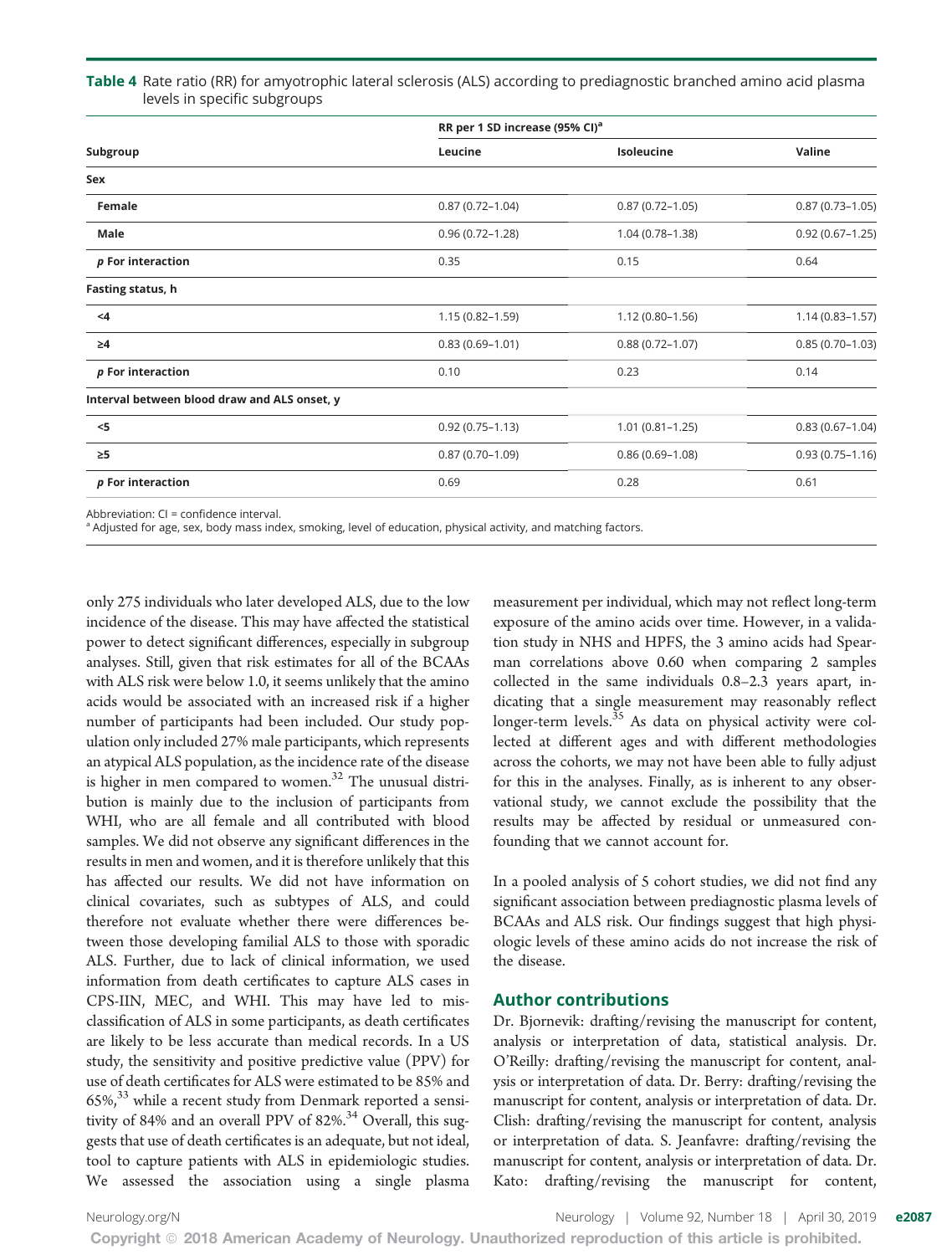acquisition of data. Dr. Kolonel: drafting/revising the manuscript for content, acquisition of data. Dr. Le Marchand: drafting/revising the manuscript for content, acquisition of data. Dr. McCullough: drafting/revising the manuscript for content, acquisition of data. Dr. Paganoni: drafting/revising the manuscript for content, analysis or interpretation of data. Dr. Schwarzschild: drafting/revising the manuscript for content, analysis or interpretation of data. Dr. Talbott: drafting/ revising the manuscript for content, acquisition of data. Robert B. Wallace: drafting/revising the manuscript for content, acquisition of data. Dr. Zhang: drafting/revising the manuscript for content, analysis or interpretation of data. Dr. Manson: drafting/revising the manuscript for content, acquisition of data. Dr. Ascherio: study concept or design, drafting/revising the manuscript for content, analysis or interpretation of data, acquisition of data, obtaining funding. Drs. Bjornevik and Ascherio had full access to all the data in the study and take responsibility for the integrity of the data and the accuracy of the data analysis.

#### Acknowledgment

The authors acknowledge the cohorts' participants and Leslie Unger for administrative support.

#### Study funding

This work was supported by a grant from the National Institute of Neurologic Diseases and Stroke (R01 NS045893) awarded to Alberto Ascherio. The NHS is funded by the NIH through grants UM1 CA186107 and R01 CA49449. The HPFS cohort is funded by the NIH through grant UM1 CA167552. The American Cancer Society funds the creation, maintenance, and updating of the CPS-II cohorts. The MEC cohort is funded by the NIH through U01 CA164973. The WHI program is funded by the National Heart, Lung, and Blood Institute, NIH, US Department of Health and Human Services, through contracts HHSN268201600018C, HHSN268201600001C, and HHSN268201600002C. The sponsors had no role in the design and conduct of the study; collection, management, analysis, and interpretation of the data; or preparation, review, or approval of the manuscript.

#### **Disclosure**

The authors report no disclosures relevant to the manuscript. Go to [Neurology.org/N](http://n.neurology.org/lookup/doi/10.1212/WNL.0000000000006669) for full disclosures.

#### Publication history

Received by Neurology April 6, 2018. Accepted in final form September 17, 2018.

#### References

- 1. Yudkoff M, Daikhin Y, Nissim I, et al. Brain amino acid requirements and toxicity: the example of leucine. J Nutr 2005;135:1531S–1538S.
- Plaitakis A. Glutamate dysfunction and selective motor neuron degeneration in amyotrophic lateral sclerosis: a hypothesis. Ann Neurol 1990;28:3–8.
- 3. Plaitakis A, Smith J, Mandeli J, Yahr MD. Pilot trial of branched-chain aminoacids in amyotrophic lateral sclerosis. Lancet 1988;1:1015–1018.
- 4. The Italian ALS Study Group. Branched-chain amino acids and amyotrophic lateral sclerosis: a treatment failure? Neurology 1993;43:2466–2470.
- 5. Tandan R, Bromberg MB, Forshew D, et al. A controlled trial of amino acid therapy in amyotrophic lateral sclerosis: I: clinical, functional, and maximum isometric torque data. Neurology 1996;47:1220–1226.
- 6. Piscopo P, Crestini A, Adduci A, et al. Altered oxidative stress profile in the cortex of mice fed an enriched branched-chain amino acids diet: possible link with amyotrophic lateral sclerosis? J Neurosci Res 2011;89:1276–1283.
- 7. Carunchio I, Curcio L, Pieri M, et al. Increased levels of p70S6 phosphorylation in the G93A mouse model of amyotrophic lateral sclerosis and in valine-exposed cortical neurons in culture. Exp Neurol 2010;226:218–230.
- 8. Taioli E. Use of permitted drugs in Italian professional soccer players. Br J Sports Med 2007;41:439–441.
- 9. Chio A, Benzi G, Dossena M, Mutani R, Mora G. Severely increased risk of amyotrophic lateral sclerosis among Italian professional football players. Brain 2005;128: 472–476.
- 10. Chio A, Calvo A, Dossena M, Ghiglione P, Mutani R, Mora G. ALS in Italian professional soccer players: the risk is still present and could be soccer-specific. Amyotroph Lateral Scler 2009;10:205–209.
- 11. Wu JF, Wuolikainen A, Trupp M, et al. NMR analysis of the CSF and plasma metabolome of rigorously matched amyotrophic lateral sclerosis, Parkinson's disease and control subjects. Metabolomics 2016;12.
- 12. Wuolikainen A, Jonsson P, Ahnlund M, et al. Multi-platform mass spectrometry analysis of the CSF and plasma metabolomes of rigorously matched amyotrophic lateral sclerosis, Parkinson's disease and control subjects. Mol Biosyst 2016;12:1287–1298.
- 13. Bao Y, Bertoia ML, Lenart EB, et al. Origin, methods, and evolution of the three nurses' health studies. Am J Public Health 2016;106:1573–1581.
- 14. Rimm EB, Giovannucci EL, Willett WC, et al. Prospective study of alcohol consumption and risk of coronary disease in men. Lancet 1991;338:464–468.
- 15. Calle EE, Rodriguez C, Jacobs EJ, et al. The American Cancer Society Cancer Prevention Study II Nutrition cohort: rationale, study design, and baseline characteristics. Cancer 2002;94:2490–2501.
- 16. Kolonel LN, Henderson BE, Hankin JH, et al. A multiethnic cohort in Hawaii and Los Angeles: baseline characteristics. Am J Epidemiol 2000;151:346–357.
- 17. Anderson GL, Manson J, Wallace R, et al. Implementation of the women's health initiative study design. Ann Epidemiol 2003;13:S5–S17.
- 18. Weisskopf MG, McCullough ML, Calle EE, Thun MJ, Cudkowicz M, Ascherio A. Prospective study of cigarette smoking and amyotrophic lateral sclerosis. Am J Epidemiol 2004;160:26–33.
- 19. Traxinger K, Kelly C, Johnson BA, Lyles RH, Glass JD. Prognosis and epidemiology of amyotrophic lateral sclerosis: analysis of a clinic population, 1997–2011. Neurol Clin Pract 2013;3:313–320.
- 20. Paynter NP, Balasubramanian R, Giulianini F, et al. Metabolic predictors of incident coronary Heart disease in women. Circulation 2018;137:841–853.
- 21. Knol MJ, Vandenbroucke JP, Scott P, Egger M. What do case-control studies estimate? Survey of methods and assumptions in published case-control research. Am J Epidemiol 2008;168:1073–1081.
- 22. Guasch-Ferre M, Hruby A, Toledo E, et al. Metabolomics in prediabetes and diabetes: a systematic review and meta-analysis. Diabetes Care 2016;39:833–846.
- 23. Mahendran Y, Jonsson A, Have CT, et al. Genetic evidence of a causal effect of insulin resistance on branched-chain amino acid levels. Diabetologia 2017;60:873–878.
- 24. Kioumourtzoglou MA, Rotem RS, Seals RM, Gredal O, Hansen J, Weisskopf MG. Diabetes mellitus, obesity, and diagnosis of amyotrophic lateral sclerosis: a population-based study. JAMA Neurol 2015;72:905–911.
- 25. Blasco H, Nadal-Desbarats L, Pradat PF, et al. Untargeted 1H-NMR metabolomics in CSF: toward a diagnostic biomarker for motor neuron disease. Neurology 2014;82: 1167–1174.
- 26. Lawton KA, Cudkowicz ME, Brown MV, et al. Biochemical alterations associated with ALS. Amyotroph Lateral Scler 2012;13:110–118.
- 27. Lawton KA, Brown MV, Alexander D, et al. Plasma metabolomic biomarker panel to distinguish patients with amyotrophic lateral sclerosis from disease mimics. Amyotroph Lateral Scler Frontotemporal Degener 2014;15:362–370.
- 28. Smith QR, Momma S, Aoyagi M, Rapoport SI. Kinetics of neutral amino acid transport across the blood-brain barrier. J Neurochem 1987;49:1651–1658.
- 29. Kanamori K, Ross BD, Kondrat RW. Rate of glutamate synthesis from leucine in rat brain measured in vivo by 15N NMR. J Neurochem 1998;70:1304–1315.
- 30. Van Damme P, Dewil M, Robberecht W, Van Den Bosch L. Excitotoxicity and amyotrophic lateral sclerosis. Neurodegener Dis 2005;2:147–159.
- 31. Contrusciere V, Paradisi S, Matteucci A, Malchiodi-Albedi F. Branched-chain amino acids induce neurotoxicity in rat cortical cultures. Neurotox Res 2010;17:392–398.
- 32. Kiernan MC, Vucic S, Cheah BC, et al. Amyotrophic lateral sclerosis. Lancet 2011; 377:942–955.
- 33. Stickler DE, Royer JA, Hardin JW. Accuracy and usefulness of ICD-10 death certificate coding for the identification of patients with ALS: results from the South Carolina ALS Surveillance Pilot Project. Amyotroph Lateral Scler 2012;13: 69–73.
- 34. Kioumourtzoglou MA, Seals RM, Himmerslev L, Gredal O, Hansen J, Weisskopf MG. Comparison of diagnoses of amyotrophic lateral sclerosis by use of death certificates and hospital discharge data in the Danish population. Amyotroph Lateral Scler Frontotemporal Degener 2015;16:224–229.
- 35. Townsend MK, Clish CB, Kraft P, et al. Reproducibility of metabolomic profiles among men and women in 2 large cohort studies. Clin Chem 2013;59:1657–1667.